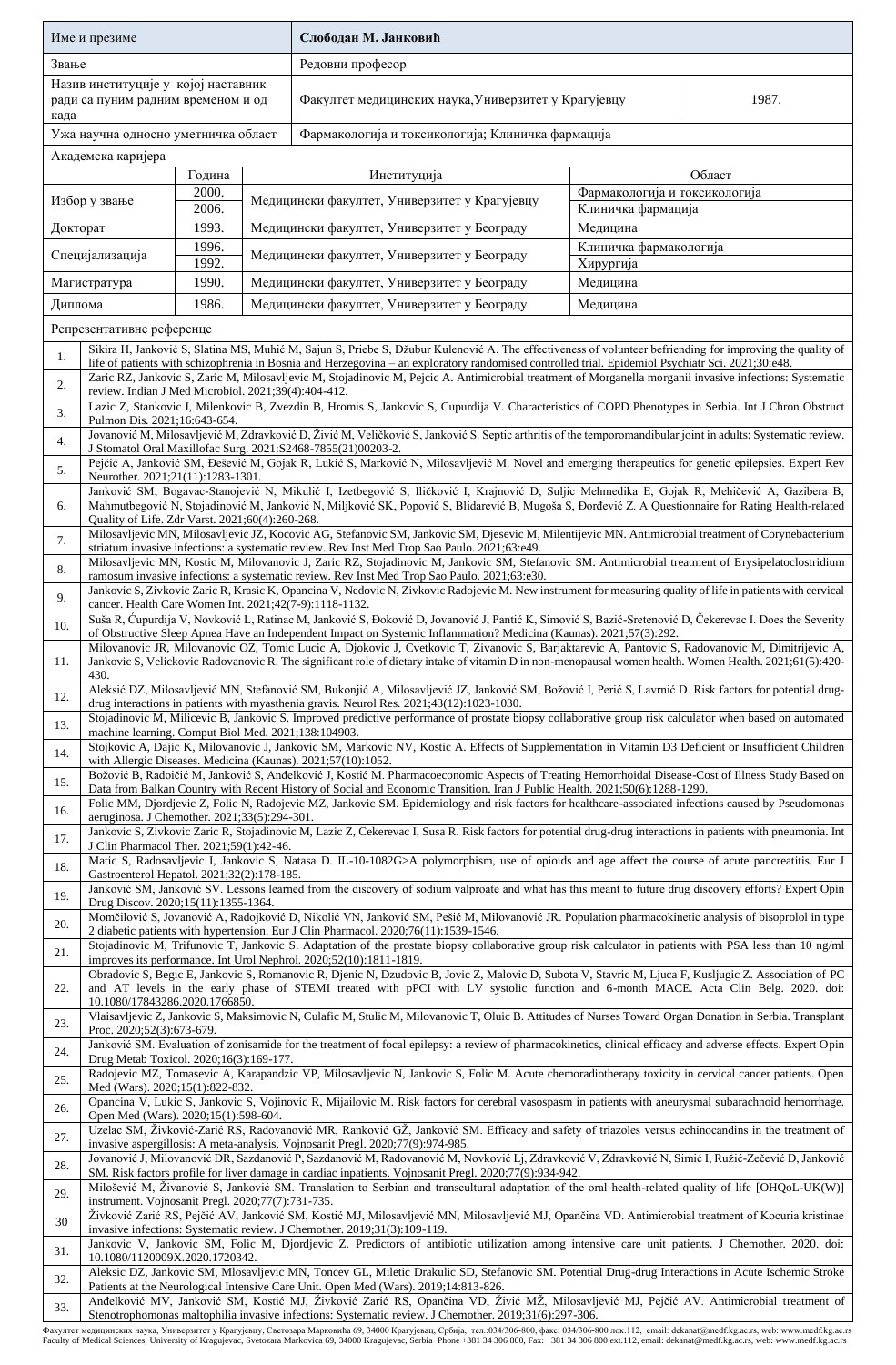| 34.        | Djordjević Z, Folić M, Ninković V, Vasiljević D, Janković S. Antimicrobial susceptibility among urinary Escherichia coli isolates from female outpatients:<br>age-related differences. Cent Eur J Public Health. 2019;27(3):245-250.                                                                                                                                                                                                               |
|------------|----------------------------------------------------------------------------------------------------------------------------------------------------------------------------------------------------------------------------------------------------------------------------------------------------------------------------------------------------------------------------------------------------------------------------------------------------|
| 35.        | Eminagić D, Lokvančić A, Hasanbegović B, Mekić-Abazović A, Avdičević A, Marijanović I, Janković SM, Kapo B. Efficacy and safety of local lysozyme<br>treatment in patients with oral mucositis after chemotherapy and radiotherapy. Acta Pharm. 2019;69(4):695-704.                                                                                                                                                                                |
| 36.        | Janković SM. A Critique of Pharmacokinetic Calculators for Drug Dosing Individualization. Eur J Drug Metab Pharmacokinet. 2020;45(2):157-162.                                                                                                                                                                                                                                                                                                      |
| 37.        | Kostić M, Milosavljević MN, Stefanović S, Ranković G, Janković SM. Cost-utility of tafenoquine vs. primaquine for the radical cure (prevention of relapse)<br>of Plasmodium vivax malaria. J Chemother. 2020;32(1):21-29.                                                                                                                                                                                                                          |
| 38.        | Milosavljević MN, Janković SV, Janković SM, Djurić J, Protrka Z, Arsenijević S, Folić M, Stojadinović D, Dimitrijević A. Effects of selective serotonin<br>reuptake inhibitors on motility of isolated fallopian tube. Clin Exp Pharmacol Physiol. 2019;46(8):780-787.                                                                                                                                                                             |
| 39.        | Milovanović JR, Janković SM, Milovanović D, Ružić Zečević D, Folić M, Kostić M, Ranković G, Stefanović S. Contemporary surgical management of drug-<br>resistant focal epilepsy. Expert Rev Neurother. 2020;20(1):23-40.                                                                                                                                                                                                                           |
| 40.        | Momčilović S, Milovanović JR, Janković SM, Jovanović A, Tasić-Otašević S, Stanojević D, Krstić M, Šalinger-Martinović S, Radojković DD, Damjanović<br>M, Živković M, Maričić B, Ranković G, Mihajlović A, Nikolić VN. Population Pharmacokinetic Analysis of Bisoprolol in Patients With Acute Coronary<br>Syndrome. J Cardiovasc Pharmacol. 2019;73(3):136-142.                                                                                   |
| 41.        | Pavlović RT, Janković SM, Milovanović JR, Stefanović SM, Folić MM, Milovanović OZ, Mamillapalli C, Milosavljević MN. The Safety of Local Hormonal<br>Treatment for Vulvovaginal Atrophy in Women With Estrogen Receptor-positive Breast Cancer Who Are on Adjuvant Aromatase Inhibitor Therapy: Meta-                                                                                                                                              |
| 42.        | analysis. Clin Breast Cancer. 2019;19(6):e731-e740.<br>Radoičić MJ, Božović BV, Ilić KD, Janković SM, Anđelković JZ, Kostić MJ. Pharmacoeconomic Aspects of Low Back Pain Treatment: Cost of Illness Study                                                                                                                                                                                                                                         |
| 43.        | in the Republic of Serbia. Acta Med Port. 2019;32(4):272-278.<br>Radosavljevic I, Stojanovic B, Spasic M, Jankovic S, Djordjevic N. CFTR IVS8 Poly-T Variation Affects Severity of Acute Pancreatitis in Women. J                                                                                                                                                                                                                                  |
| 44.        | Gastrointest Surg. 2019;23(5):975-981.<br>Stojadinovic D, Zivkovic Zaric R, Jankovic S, Lazic Z, Cekerevac I, Susa R. Risk factors for potential drug-drug interactions in patients with chronic<br>obstructive pulmonary disease. Ir J Med Sci. 2020;189(3):1123-1125.                                                                                                                                                                            |
| 45.        | Stojadinovic M, Vukovic I, Ivanovic M, Stojadinovic M, Milovanovic D, Pantic D, Jankovic S. Optimal threshold of the prostate health index in predicting<br>aggressive prostate cancer using predefined cost-benefit ratios and prevalence. Int Urol Nephrol. 2020;52(5):893-901.                                                                                                                                                                  |
| 46.        | Pejčić AV, Janković SM, Davidović G. Drug-drug interactions in patients with acute coronary syndrome across phases of treatment. Intern Emerg Med. 2018;<br>doi: 10.1007/s11739-018-1994-8.                                                                                                                                                                                                                                                        |
| 47.        | Pejčić A, Janković SM, Opančina V, Babić G, Milosavljević M. Drug-drug interactions in patients receiving hematopoietic stem cell transplantation. Expert<br>Opin Drug Metab Toxicol. 2019;15(1):49-59.                                                                                                                                                                                                                                            |
| 48.        | Janković SM. Clinical Application of Pharmacokinetics: Basis for Rational Dose Selection in a Critically Ill Patient on Renal Replacement Therapy. Eur J<br>Drug Metab Pharmacokinet. 2019;44(3):433-436.                                                                                                                                                                                                                                          |
| 49.        | Zaric RZ, Milovanovic J, Rosic N, Milovanovic D, Zecevic DR, Folic M, Jankovic S. Pharmacokinetics of Vancomycin in Patients with Different Renal<br>Function Levels. Open Med (Wars). 2018;13:512-519.                                                                                                                                                                                                                                            |
| 50.        | Jović Z, Janković SM, Ružić Zečević D, Milovanović D, Stefanović S, Folić M, Milovanović J, Kostić M. Clinical Pharmacokinetics of Second-Generation<br>Triazoles for the Treatment of Invasive Aspergillosis and Candidiasis. Eur J Drug Metab Pharmacokinet. Eur J Drug Metab Pharmacokinet. 2019;44(2):139-<br>157.                                                                                                                             |
| 51.        | Janković SM, Pejčić AV, Milosavljević MN, Opančina VD, Pešić NV, Nedeljković TT, Babić GM. Risk factors for potential drug-drug interactions in<br>intensive care unit patients. J Crit Care. 2018;43:1-6.                                                                                                                                                                                                                                         |
| 52.        | Aleksić DZ, Milosavljević MN, Bukonjić AM, Milovanović JR, Protrka ZM, Radonjić VB, Janković SM, Stefanović SM. Translation to Serbian, cultural<br>adaptation, reliability testing and validation of the questionnaire estimating the fear of injections. Vojnosanit Pregl 2017 DOI: 10.2298/VSP170412087A                                                                                                                                        |
| 53.        | Kalaba M, Kosutic J, Godman B, Radonjic V, Vujic A, Jankovic S, Srebro D, Kalaba Z, Stojanovic R, Prostran M. Experience with developing antibiotic<br>stewardship programs in Serbia: potential model for other Balkan countries? J Comp Eff Res 2018; 7(3):247-258.                                                                                                                                                                              |
| 54.        | Jankovic SM, Antonijevic GV, Vasic IR, Zivkovic-Radojevic MN, Mirkovic SN, Nikolic BV, Opancina VD, Putnik SS, Radoicic LR, Raspopovic KM,<br>Stanojevic DR, Teofilov SD, Tomasevic KV, Radonjic V. A rating instrument for fear of hospitalisation. J Clin Nurs 2018;27(7-8):1431-1439.                                                                                                                                                           |
| 55.        | Ružić Zečević D, Folić M, Tantoush Z, Radovanović M, Babić G, Janković SM. Investigational cannabinoids in seizure disorders, what have we learned thus<br>far? Expert Opin Investig Drugs 2018; 27(6):535-541.                                                                                                                                                                                                                                    |
| 56.        | Janković SM, Tešić D, Anđelković J, Kostić M. Profile of evolocumab and its cost-effectiveness in patients with high cardiovascular risk: literature review.<br>Expert Rev Pharmacoecon Outcomes Res 2018; 18(5):461-474.                                                                                                                                                                                                                          |
| 57.        | Matovic S, Milovanovic JR, Dajic K, Stojkovic A, Jankovic SM. Population pharmacokinetics of 25-hydroxy vitamin D in children with asthma. Int J Clin<br>Pharmacol Ther 2018;56(4):169-176.                                                                                                                                                                                                                                                        |
| 58.        | Krivokapić ŽL, Stojanović G, Terzić N, Jovčić Lj, Miljanović G, Bojović J, Janković SM. Quality of life in patients early after surgery. Vojnosanit Pregl<br>$2018; 75(6): 558-563.$                                                                                                                                                                                                                                                               |
| 59.<br>60. | Nikolic VN, Jankovic SM, Deljanin-Ilic M, Stojanovic SS, Nikolic ML, Zivanovic S, Stokanovic D, Jevtovic-Stoimenov T, Milovanovic JR. Population<br>Pharmacokinetic Analysis of Bisoprolol in Patients with Stable Coronary Artery Disease. Eur J Drug Metab Pharmacokinet 2018;43(1):35-44.<br>Ranković GN, Janković SM, Radovanović RV, Jović Z, Pešić G, Pavlović S, Ranković B, Ranković J, Stokanović D, Krtinić D. Potentially inappropriate |
| 61.        | prescribing of drugs in elderly patients on chronic hemodialysis treatment. Clin Nephrol 2018;89(6):453-460.<br>Djordjevic ZM, Folic MM, Jankovic SM. Correlation between cefepime utilization and Pseudomonas aeruginosa resistance rate to beta lactams and                                                                                                                                                                                      |
| 62.        | carbapenems in patients with healthcare associated infections. J Glob Antimicrob Resist 2018; 13:60-64<br>Jankovic SM, Dajic M, Jacovic S, Markovic S, Papic T, Petrusic T, Radojkovic M, Rankovic A, Tanaskovic M, Vasic M, Vukicevic D, Zaric RZ, Kostic M.                                                                                                                                                                                      |
| 63.        | Measuring Patients' Knowledge About Adverse Effects of Angiotensin-Converting Enzyme Inhibitors. J Patient Saf. 2019;15(4):e28-e31.<br>Stefanović S, Janković SM, Novaković M, Milosavljević M, Folić M. Pharmacodynamics and common drug-drug interactions of the third-generation                                                                                                                                                                |
| 64.        | antiepileptic drugs. Expert Opin Drug Metab Toxicol 2018;14(2):153-159.<br>Djordjevic ZM, Folic MM, Jankovic SM. Previous Antibiotic Exposure and Antimicrobial Resistance Patterns of Acinetobacter Spp and Pseudomonas                                                                                                                                                                                                                           |
| 65.        | aeruginosa Isolated From Patients with Nosocomial Infections. Balkan Med J 2017;34(6):527-533<br>Djordjevic N, Jankovic SM, Milovanovic JR. Pharmacokinetics and Pharmacogenetics of Carbamazepine in Children. Eur J Drug Metab Pharmacokinet                                                                                                                                                                                                     |
| 66.        | 2017;42(5):729-744.<br>Milutinović JD, Krstić N, Janković SM. Translation and Validation of the Serbian Version of the Skindex-29 Instrument for Measuring Impact of Skin Disease<br>on Quality of Life. Acta Dermatovenerol Croat 2017; 25(2):120-127.                                                                                                                                                                                            |
| 67.        | Injac V, Batranović U, Matijašević J, Vukoja M, Hadnađev M, Bukumirić Z,Trajković G, Janković S. Etiology and resistance patterns of bacteria causing<br>ventilator-associated pneumonia in a respiratory intensive care unit. Vojnosanit Pregl 2017; 74(10):954-962                                                                                                                                                                               |
| 68.        | Milovanović JR, Janković SM, Pejčić A, Milosavljević M, Opančina V, Radonjić V, Protrka Z, Kostić M. Evaluation of brivaracetam: a new drug to treat<br>epilepsy. Expert Opin Pharmacother 2017; 18(13):1381-1389.                                                                                                                                                                                                                                 |
| 69.        | Matovic M, Nikolic D, Filipovic N, Chen D, Jeremic M, Jankovic SM, Ninkovic S, Cvetkovic A, Vlajkovic M, Rankovic A. An innovative method for precise<br>lymph node detection before surgical treatment in breast cancer. Hell J Nucl Med 2017; 20(2):141-145.                                                                                                                                                                                     |
| 70.        | Janković SM, Pejčić AV, Milosavljević MN, Opančina VD, Pešić NV, Nedeljković TT, Babić GM. Risk factors for potential drug-drug interactions in<br>intensive care unit patients. J Crit Care 2017;43:1-6.                                                                                                                                                                                                                                          |
| 71.        | M. Spasić, S. Janković, S. Stefanović, I. Kostić, D. Radovanović, N. Đorđević, I. Radosavljević, A. Divjak, A. Milojević, I. Jelić, D. Čanović. Clinical And<br>Laboratory Parameters Associated With Death In Acute Pancreatitis. Vojnosanit Pregl 2017; 74(9): 821–830.                                                                                                                                                                          |
| 72.        | Riznić N, Milovanović DR, Djukić Dejanović S, Janković SM, Ravanić D, Ignjatović Ristić D, Petrović D, Jovanović M, Mladenović V, Ružić Zečević D,<br>Janjić V. Effects Of Antidepressants On Serum Concentrations Of Bone Metabolism Markers And Major Electrolytes In Patients From Routine Psychiatric<br>Practice. Vojnosanit Pregl 2017; 74(7): 615–624.                                                                                      |
| 73.        | Pavlovic R, Stefanovic S, Lazic Z, Jankovic S. Factors associated with rate of COPD exacerbations that require hospitalization. Turk J Med Sci 2017;<br>47(1):134-141                                                                                                                                                                                                                                                                              |
| 74.        | Kostić M, Djakovic L, Šujić R, Godman B, Janković SM. Inflammatory Bowel Diseases (Crohn's Disease and Ulcerative Colitis): Cost of Treatment in Serbia<br>and the Implications. Appl Health Econ Health Policy 2017;15(1):85-93                                                                                                                                                                                                                   |
| 75.        | Djordjević Z, Folić M, Janković S. Community-acquired urinary tract infections: Causative agents and their resistance to antimicrobial drugs. Vojnosanit<br>Pregl 2016; 73(12): 1109-1115.                                                                                                                                                                                                                                                         |
| 76.        | Milosavljevic MJ, Jankovic SM. The impact of cardiovascular drugs on the efficacy of local anesthesia in dentistry. Biomed Pap Med Fac Univ Palacky<br>Olomouc Czech Repub 2016;160(4):571-577.                                                                                                                                                                                                                                                    |
| 77.        | Jankovic SM, Andjelkovic M, Zaric RZ, Vasic M, Csépány É, Gyüre T, Ertsey C. The psychometric properties of the Comprehensive Headache-related<br>Quality of life Questionnaire (CHQQ) translated to Serbian. Springerplus 2016; 5(1):1416. doi: 10.1186/s40064-016-3109-1                                                                                                                                                                         |

Факултет медицинских наука, Универзитет у Крагујевцу, Светозара Марковића б9, 34000 Карујевац, Србија, тел:034/306-800, факс: 034/306-800 лок.112, email: dekanat@medf.kg.ac.rs, web: www.medf.kg.ac.rs<br>Faculty of Medical Sc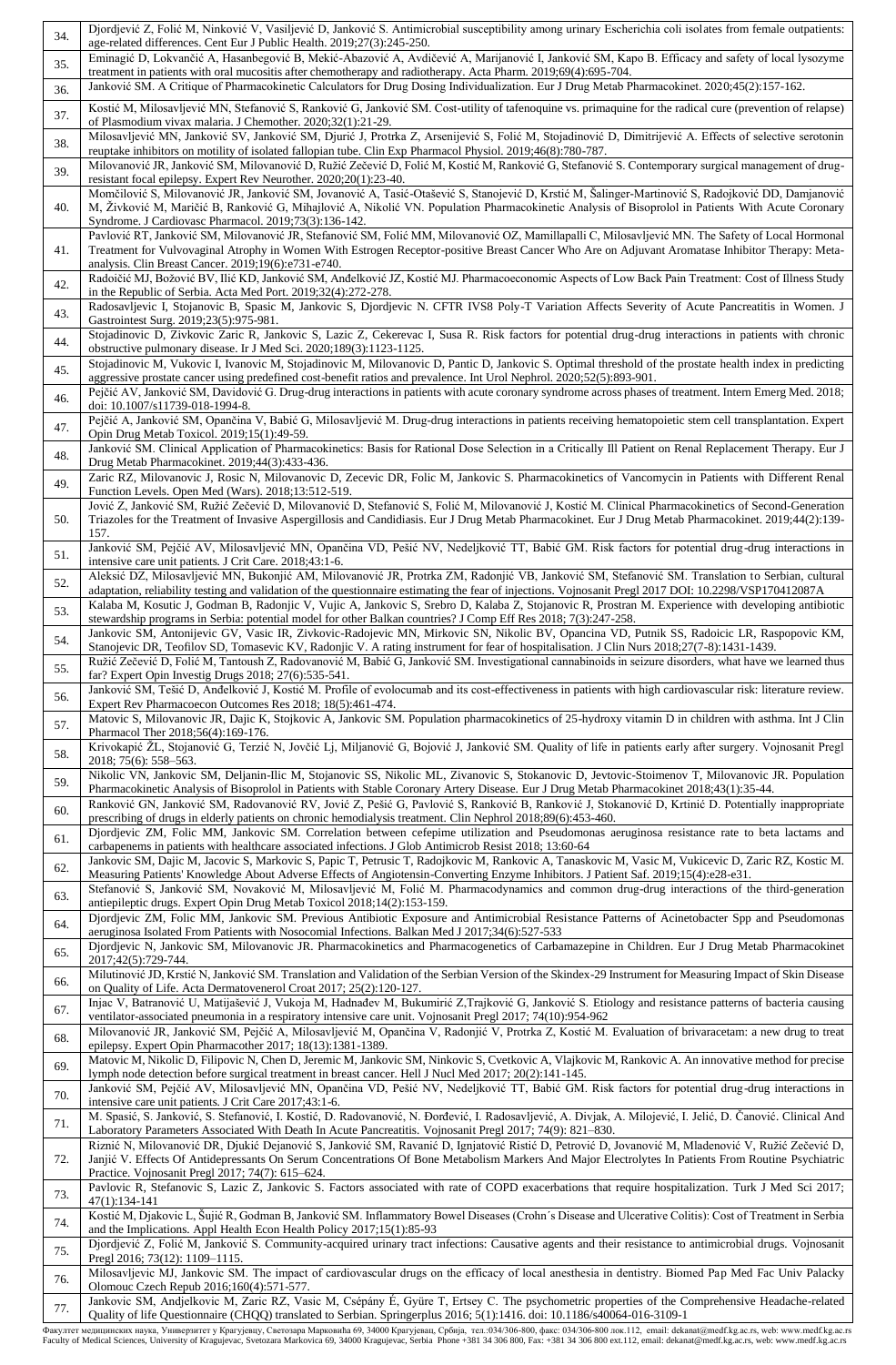| 78.          | Janković SM, Milovanović D, Zečević DR, Folić M, Rosić N, Vulović D. Consulting clinical pharmacologist about treatment of inpatients in a tertiary hospital<br>in Serbia. Eur J Clin Pharmacol 2016;72(12):1541-1543.                                                                                                                                                                                                                    |
|--------------|-------------------------------------------------------------------------------------------------------------------------------------------------------------------------------------------------------------------------------------------------------------------------------------------------------------------------------------------------------------------------------------------------------------------------------------------|
| 79.          | Djordjevic ZM, Folic MM, Folic ND, Gajovic N, Gajovic O, Jankovic SM. Risk factors for hospital infections caused by carbapanem-resistant Acinetobacter<br>baumannii. J Infect Dev Ctries 2016; 10(10):1073-1080.                                                                                                                                                                                                                         |
| 80.          | Djordjević ZM, Folić MM, Gavrilović J, Janković SM. Risk factors for healthcare-acquired urinary tract infections caused by multi-drug resistant<br>microorganisms. Srp Arh Celok Lek 2016; 144(9-10):490-496.                                                                                                                                                                                                                            |
| 81.          | Andjelkovic M, Jankovic S, Mitrovic M, Mladenovic V, Nikolic I, Zelen I, Zaric M, Canovic P, Folic M. Effects of cardiovascular drugs on TSH serum levels<br>in patients on replacement therapy after thyroidectomy. Int J Clin Pharmacol Ther 2016;54(8):628-33.                                                                                                                                                                         |
| 82.          | Milovanovic DD, Milovanovic JR, Radovanovic M, Radosavljevic I, Obradovic S, Jankovic S, Milovanovic D, Djordjevic N. The influence of CYP2C8*3<br>on carbamazepine serum concentration in epileptic pediatric patients. Balkan J Med Genet 2016;19(1):21-28.                                                                                                                                                                             |
| 83.          | Szkultecka-Dębek M, Miernik K, Stelmachowski J, Jakovljević M, Jukić V, Aadamsoo K, Janno S, Bitter I, Tolna J, Jarema M, Jankovic S, Pecenak<br>J, Vavrusova L, Tavčar R, Walczak J, Talbot D, Augustyńska J. Treatment patterns of schizophrenia based on the data from seven Central and Eastern European<br>Countries. Psychiatr Danub 2016; 28(3):234-242.                                                                           |
| 84.          | Szkultecka-Dębek M, Miernik K, Stelmachowski J, Jakovljević M, Jukić V, Aadamsoo K, Janno S, Bitter I, Tolna J, Jarema M, Jankovic S, Pecenak<br>J, Vavrusova L, Tavčar R, Walczak J, Talbot D, Augustyńska J. Schizophrenia causes significant burden to patients' and caregivers' lives. Psychiatr Danub<br>2016; 28(2):104-10.                                                                                                         |
| 85.          | Pejčić A, Janković S. Risk factors for dysmenorrhea among young adult female university students. Ann Ist Super Sanita 2016;52(1):98-103.                                                                                                                                                                                                                                                                                                 |
| 86.          | Dabanović V, Kostić M, Janković S. Cost effectiveness comparison of dutasteride and finasteride in patients with benign prostatic hyperplasia-The Markov<br>model based on data from Montenegro. Vojnosanit Pregl 2016; 73(1):26-33                                                                                                                                                                                                       |
| 87.          | Djordjevic N, Milovanovic DD, Radovanovic M, Radosavljevic I, Obradovic S, Jakovljevic M, Milovanovic D, Milovanovic JR, Jankovic S. CYP1A2<br>genotype affects carbamazepine pharmacokinetics in children with epilepsy. Eur J Clin Pharmacol 2016;72(4):439-45<br>Stokanovic D, Nikolic VN, Konstantinovic SS, Zvezdanovic JB, Lilic J, Apostolovic SR, Pavlovic M, Zivkovic VS, Jevtovic-Stoimenov T, Jankovic SM. P-                  |
| 88.          | Glycoprotein Polymorphism C3435T Is Associated with Dose-Adjusted Clopidogrel and 2-Oxo-Clopidogrel Concentration. Pharmacology 2016; 97(3-4):101-<br>6.                                                                                                                                                                                                                                                                                  |
| 89.          | Stasevic Karlicic I, Stasevic M, Jankovic S, Djukic Dejanovic S, Dutina A, Grbic I. The validation and inter-rater reliability of the Serbian translation of the<br>Richmond agitation and sedation scale in post anesthesia care unit patients. Hippokratia 2016, 20(1):50-54<br>Stašević-Karličić I, Stašević M, Janković S, Đukić-Dejanović S, Milovanović S. Markers of inflammation as risk predictors of lethal outcome in patients |
| 90.          | diagnosed with delirium. Vojnosanit Pregl 2016; 73(9): 838-843.                                                                                                                                                                                                                                                                                                                                                                           |
| 91.          | Ilickovic IM, Jankovic SM, Tomcuk A, Djedovic J. Pharmaceutical care in a long-stay psychiatric hospital. Eur J Hosp Pharm 2016; 23:177-181<br>Ilić D, Bukumirić Z, Janković S. Drug-related problems in patients with osteoporosis. Vojnosanit Pregl 2016; 73(3):261-5.                                                                                                                                                                  |
| 92.          | Jankovic SM, Stojadinovic D, Stojadinovic M, Jankovic SV, Djuric JM, Stojic I, Kostic M. Angiotensin Receptor Blocker Losartan Inhibits Spontaneous                                                                                                                                                                                                                                                                                       |
| 93.          | Motility of Isolated Human Ureter. Eur J Drug Metab Pharmacokinet 2016; 41(6):835-838<br>Djokovic J, Milovanovic B, Milovanovic JR, Milovanovic O, Stojic I, Mrvic S, Kostic M, Stefanovic S, Jankovic SM. Translation of the Medical Fear Survey                                                                                                                                                                                         |
| 94.<br>95.   | to Serbian: psychometric properties. Hippokratia 2016; 20 (1):44-9.<br>Ilic I, Jankovic S, Ilic M. Bevacizumab Combined with Chemotherapy Improves Survival for Patients with Metastatic Colorectal Cancer: Evidence from Meta                                                                                                                                                                                                            |
| 96.          | Analysis. PLoS One 2016;11(8):e0161912.<br>Sazdanovic P, Jankovic SM, Kostic M, Dimitrijevic A, Stefanovic S. Pharmacokinetics of linezolid in critically ill patients. Expert Opin Drug Metab Toxicol                                                                                                                                                                                                                                    |
| 97.          | 2016;12(6):595-600.<br>Milovanovic DR, Stanojevic Pirkovic M, Zivancevic Simonovic S, Matovic M, Djukic Dejanovic S, Jankovic SM, Ravanic D, Petronijevic M, Ignjatovic<br>Ristic D, Mladenovic V, Jovanovic M, Nikolic Labovic S, Pajovic M, Djokovic D, Petrovic D, Janjic V. Parameters of Calcium Metabolism Fluctuated during                                                                                                        |
| 98.          | Initiation or Changing of Antipsychotic Drugs. Psychiatry Investig 2016;13(1):89-101.<br>Nikolić V, Janković S, Dimitrijević Z, Sokolović M, Andrić B, Petrović D, Jevtovic-Stoimenov T, Zivanovic S, Milovanovic JR. Population pharmacokinetics                                                                                                                                                                                         |
|              | of bisoprolol in hemodialysis patients with hypertension. Pharmacology 2016; 97(3-4): 134-137.<br>Projovic I, Vukadinovic D, Milovanovic O, Jurisevic M, Pavlovic R, Jacovic S, Jankovic S, Stefanovic S. Risk factors for potentially inappropriate prescribing                                                                                                                                                                          |
| 99.          | to older patients in primary care. Eur J Clin Pharmacol 2016;72(1):93-107.<br>Popović I, Ravanić D, Janković S, Milovanović D, Folić M, Stanojević A, Nenadović M, Ilić M. Long-Term Treatment with Olanzapine in Hospital                                                                                                                                                                                                                |
| $100.$       | Conditions: Prevalence and Predictors of the Metabolic Syndrome. Srp Arh Celok Lek 2015; 143(11-12):712-718.<br>Majstorović B, Janković S, Dimoski Z, Kekuš D, Kocić S, Mijailović Ž. Assessment of the Reliability of the Serbian Version of the Sickness Impact Profile                                                                                                                                                                 |
| 101.         | Questionnaire in Patients with Chronic Viral Hepatitis. Srp Arh Celok Lek 2015; 143(11-12):688-694<br>Jankovic SM, Jankovic SV, Stojadinovic D, Stojadinovic M, Djuric JM, Stojic I. Calcitonin Gene-Related Peptide Receptor Blocker Inhibits Spontaneous                                                                                                                                                                                |
| 102.         | Activity of Human Ureter. Pharmacology 2015; 96(3-4):181-3.<br>Ilić D, Bukumirić Z, Janković S. Impact of educational intervention on prescribing inappropriate medication to elderly nursing homes residents. Srp Arh Celok                                                                                                                                                                                                              |
| 103.         | Lek 2015;143(3-4):174-179.<br>Matovic MD, Jeremic M, Jankovic S, Urosevic V, Ravlic M, Vlajkovic M. THYRPAN-TM Prototype: New System for Online Telemonitoring of Patients                                                                                                                                                                                                                                                                |
| 104.         | with Thyroid Carcinoma During the Treatment with a High Dose of Radioiodine. Telemed J E Health 2015; 21(9):756-760.<br>Veličković-Radovanović RM, Janković SM, Milovanović JR, Catić-Đorđević AK, Spasić AA, Stefanović NZ, Džodić PLj, Šmelcerović AA, Cvetković TP.                                                                                                                                                                    |
| 105.<br>106. | Variability of mycophenolic acid elimination in the renal transplant recipients – population pharmacokinetic approach. Ren Fail 2015;37(4):652-658.<br>Radovanovic A, Stojceska V, Plunkett A, Jankovic S, Milovanovic D, Cupara S. The use of dry Jerusalem artichoke as a functional nutrient in developing<br>extruded food with low glycaemic index. Food Chem 2015;177:81-88.                                                        |
| 107.         | Jakovljevic MB, Djordjevic N, Jurisevic M, Jankovic S.Evolution of the Serbian pharmaceutical market alongside socioeconomic transition. Expert Rev<br>Pharmacoecon Outcomes Res 2015; 15(3):521-530.                                                                                                                                                                                                                                     |
| 108.         | Djordjevic ZM, Markovic-Denic L, Folic MM, Igrutinovic Z, Jankovic SM. Health care-acquired infections in neonatal intensive care units: risk factors and<br>etiology. Am J Infect Control $2015$ ; $43(1)$ :86-88.                                                                                                                                                                                                                       |
| 109.         | Folić N, Folić M, Marković S, Andjelković M, Janković S. Risk Factors for the Development of Metabolic Syndrome in Obese Children and Adolescents.<br>Srp Arh Celok Lek 2015;143(3-4):146-152                                                                                                                                                                                                                                             |
| 110.         | Mirkovic N, Stefanovic S, Jankovic S. The Analysis of Risk Factors for the Synthetic Femoropopliteal Bypass Graft Occlusions. Vojnosanit Pregl 2015;<br>72(6):517-522.                                                                                                                                                                                                                                                                    |
| 111.         | Milovanovic OZ, Milovanovic JR, Djukic A, Matovic M, Tomic Lucic A, Glumbic N, Radovanovic AM, Jankovic SM. Variation in vitamin D plasma levels<br>according to study load of biomedical students. Acta Poloniae Pharmaceutica-Drug Research 2015; 72(1):213-215.                                                                                                                                                                        |
| 112.         | Tomovic MT, Cupara SM, Popovic-Milenkovic MT Ljujic BT, Kostic MJ, Jankovic SM. Antioxidant and anti-inflammatory activity of Potentilla reptans L.<br>Acta Poloniae Pharmaceutica - Drug Research 2015; 72(1):137-145.                                                                                                                                                                                                                   |
| 113.         | Jankovic S.M, Ignjatovic Ristic D. Is bioavailability altered in generic versus brand anticonvulsants? Expert Opinion on Drug Metabolism & Toxicology<br>2015; 11(3):329-332.                                                                                                                                                                                                                                                             |
| 114.         | Milovanovic O, Milovanovic JR, Djukic A, Matovic M, Lucic AT, Glumbic N, Radovanovic A, Jankovic SM. Population pharmacokinetics of 25-<br>hydroxyvitamin D in healthy young adults. Int J Clin Pharmacol Ther 2015; 53(1):1-8.                                                                                                                                                                                                           |
| 115.         | Milovanovic DR, Jankovic SM. Rational therapy publication rate correlates with wealth of a society. Cien Saude Colet 2014; 19(12):4927-8.                                                                                                                                                                                                                                                                                                 |
| 116.         | Tesic D, Kostic M, Paunovic D, M Jankovic S. Cost-effectiveness analysis of dronedarone versus amiodarone, propafenone and sotalol in patients with atrial<br>fibrillation: results for Serbia. Kardiol Pol 2014; doi: 10.5603/KP.a2014.0228                                                                                                                                                                                              |
| 117.         | Janković SM, Aleksić D, Bahtijari Z, Jelić A, Klacar J, Kovacević A, Mijailović N, Milovanović O, Petrović A, Radovanović A, Sovrlić M, Zecević DR. Risk<br>factors for severe dental anxiety among medical students. Vojnosanit Pregl 2014; 71(1):16-21.                                                                                                                                                                                 |
| 118.         | Jankovic SM. Pharmacokinetics of selective $\beta$ 1-adrenergic blocking agents: prescribing implications. Expert Opin Drug Metab Toxicol 2014; 10(9):1221-<br>1229.                                                                                                                                                                                                                                                                      |
| 119.         | Milicevic S, Piscevic V, Bukumiric Z, Nikolic AK, Sekulic A, Corac A, Babovic R, Jankovic S. Analysis of the factors influencing functional outcomes in<br>patients with spinal cord injury. J Phys Ther Sci $2014$ ; $26(1):67-71$ .                                                                                                                                                                                                     |
| 120.         | Popovic Milenkovic M, Tomovic M, Brankovic S, Ljujic B, Jankovic S. Antioxidant and anxiolytic activities of crataegus nigra wald. et kit berries. Acta<br>Poloniae Pharmaceutica-Drug Research 2014; 71(2):279-285.                                                                                                                                                                                                                      |
| 121.         | Kostić M, Jovanović S, Tomović M, Popović Milenković M, Janković SM. Cost-effectiveness analysis of tocilizumab in combination with metotrexate for<br>rheumatoid arthritis: a Markov model based on data from a Balkan country in socio economic transition. Vojnosanit Pregl 2014; 71(2): 144–148.                                                                                                                                      |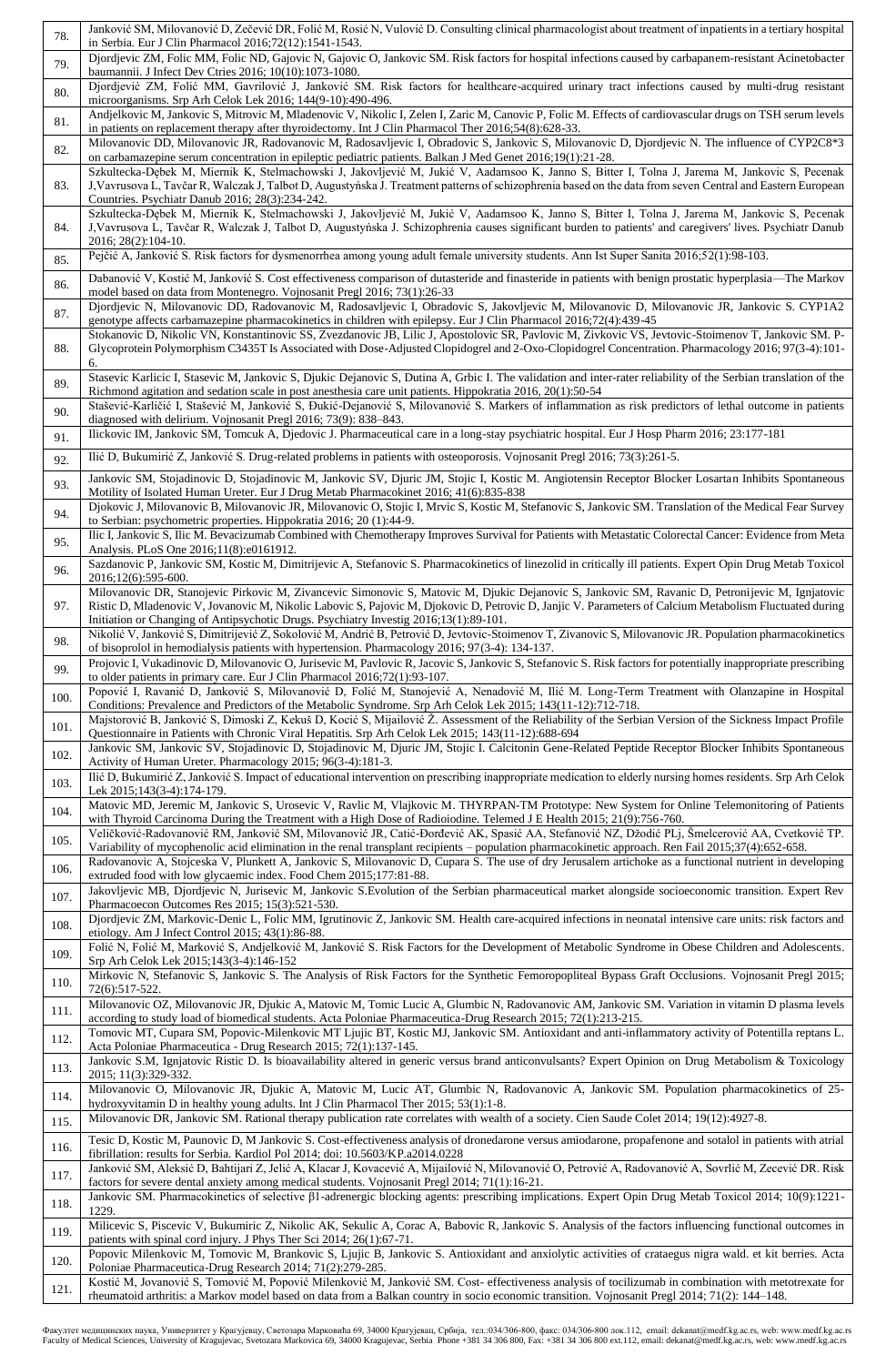| 122.         | Ignjatovic-Ristic D, Rancic N, Novokmet S, Jankovic S, Stefanovic S. Risk factors for lethal outcome in patients with delirium tremens - psychiatrist's<br>perspective: a nested case-control study. Ann Gen Psychiatry 2013; 12(1):39. doi: 10.1186/1744-859X-12-39.                                                                                                                                             |
|--------------|-------------------------------------------------------------------------------------------------------------------------------------------------------------------------------------------------------------------------------------------------------------------------------------------------------------------------------------------------------------------------------------------------------------------|
| 123.         | Knezevic MZ, Djordjevic VV, Jankovic SM, Djordjevic VM. Influence of dialysis modality and membrane flux on insomnia severity in hemodialysis patients.<br>Nephrology 2013 doi: 10.1111/nep.12131.                                                                                                                                                                                                                |
| 124.         | Jankovic S, Ilickovic I. The preclinical discovery and development of ezogabine for the treatment of epilepsy. Expert Opin Drug Discov 2013; 8(11):1429-<br>14237.                                                                                                                                                                                                                                                |
| 125.         | Radovanovic AM, Cupara SM, Popovic SLj, Tomovic MT, Slavkovska VN, Jankovic SM. Cytotoxic effect of Potentilla reptans L. rhizome and aerial part<br>extracts. Acta Poloniae Pharmaceutica - Drug Research 2013; 70(5): 851-854.                                                                                                                                                                                  |
| 126.         | Milovanovic JR, Jankovic SM. Population pharmacokinetic of antiepileptic drugs in different populations. Cent Eur J Med 2013; 8(4): 383-391.                                                                                                                                                                                                                                                                      |
| 127.         | Andjelkovic MV, Mladenovic VS, Djukic ALj, Jankovic SM. Cushing's syndrome diagnosed after delivery: a case report. Cent Eur J Med 2013; 8(5): 674-<br>678.                                                                                                                                                                                                                                                       |
| 128.         | Pavlovic RR, Jankovic SM. Inverse correlation of Acinetobacter spp. resistance rate and ciprofloxacin utilization. J Antibiot 2013; 1-3                                                                                                                                                                                                                                                                           |
| 129.         | Jankovic SM, Jankovic SV, Djuric JM, Folic MM, Stojic I. Captopril may influence tone of human oviduct ampulla. J Clin Hypertens 2013; 15(10):760                                                                                                                                                                                                                                                                 |
| 130.         | Djordjevic Z, Folic MM, Zivic Z, Markovic V, Jankovic SM. Nosocomial urinary tract infections caused by Pseudomonas aeruginosa and Acinetobacter<br>species: Sensitivity to antibiotics and risk factors. Am J Infect Control 2013; 41(12): 1182-1187.                                                                                                                                                            |
| 131.         | Djordjevic Z, Folic M, Ruzic Zecevic D, Ilic G, Jankovic S. Risk factors for carbapenem-resistant Pseudomonas aeruginosa infection in a tertiary care hospital<br>in Serbia. J Infect Dev Countr 2013; 7(9):686-690.                                                                                                                                                                                              |
| 132.         | Ignjatovic VD, Matovic MD, Vukomanovic VR, Jankovic SM, Džodić RR. Is there a link between Hashimoto's thyroiditis and primary hyperparathyroidism?<br>A study of serum parathormone and anti-TPO antibodies in 2267 patients. Hell J Nucl Med 2013;16(2):86-90                                                                                                                                                   |
| 133.         | Nikolic VN, Jankovic SM, Velickovic-Radovanović R, Apostolović S, Stanojevic D, Zivanovic S, Stefanovic N, Pesic S, Jevtovic-Stoimenov T, Djuric J,<br>Markovic V, Milovanovic JR. Population pharmacokinetics of carvedilol in patients with congestive heart failure. J Pharm Sci 2013;102(8):2851-2858.                                                                                                        |
| 134.         | Janjić V, Milovanović DR, Zecević DR, Loncar D, Laban O, Stepanović M, Varjaric M, Obradović S, Dejanović SD, Janković S. Zuclopenthixol decanoate<br>in pregnancy: successful outcomes in two consecutive offsprings of the same mother. Vojnosanit Pregl 2013; 70(5):526-529.                                                                                                                                   |
| 135.         | Nikolic VN, Jevtovic-Stoimenov T, Stokanovic D, Milovanovic M, Velickovic-Radovanovic R, Pesic S, Stoiljkovic M, Pesic G, Ilic S, Deljanin-Ilic M,<br>Marinkovic D, Stefanovic N, Jankovic SM. An inverse correlation between TNF alpha serum levels and heart rate variability in patients with heart failure. J<br>Cardiol 2013; 62(1):37-43                                                                    |
| 136.         | Mijailovic M, Lukic S, Laudanovic D, Folic M, Folic N, Jankovic S. Effects of nimodipine on cerebral vasospasm in patients with aneurysmal subarachnoid<br>hemorrhage treated by endovascular coiling. Adv Clin Exp Med 2013; 22(1):101-109.                                                                                                                                                                      |
| 137.         | Nikolic VN, Jevtovic-Stoimenov T, Velickovic-Radovanovic R, Ilic S, Deljanin-Ilic M, Marinkovic D, Apostolovic S, Stanojevic D, Zivanovic S, Stefanovic<br>N, Pesic S, Zecevic DR, Milovanovic JR, Jankovic SM. Population pharmacokinetics of bisoprolol in patients with chronic heart failure. Eur J Clin Pharmacol<br>2013; 69(4):859-865                                                                     |
| 138.         | Boskovic M, Djokovic J, Grubor I, Guzvic V, Jakovljevic B, Jurisevic M, Ljubisic D, Mijajlovic M, Milicevic I, Milovanovic M, Nikolic L, Nikolic M, Peric<br>S, Petrovic A, Petrovic J, Radonjic K, Simonovic L, Simovic M, Stojanovic S, Stojic I, Tomovic J, Vranic S, Vucicevic K, Zdravkovic A, Jankovic S. PhD<br>Students' Awareness of Research Misconduct. J Empir Res Hum Res Ethics 2013; 8(2):163-164. |
| 139.         | Milićević S, Bukumirić Z, Nikolić AK, Babović R, Janković S. Demographic characteristics and functional outcomes in patients with traumatic and<br>nontraumatic spinal cord injuries. Vojnosanit Pregl 2012; 69(12):1061-1066.                                                                                                                                                                                    |
| 140.         | Djordjevic Z, Jankovic S, Gajovic O, Djonovic N, Folic N, Bukumiric Z. Hospital infections in a neurological intensive care unit: incidence, causative agents<br>and risk factors. J Infect Dev Ctries 2012; 6(11):798-805.                                                                                                                                                                                       |
| 141.         | Janković SM, Djeković A, Bugarčić Z, Janković SV, Lukić G, Folić M, Canović D. Effects of aurothiomalate and gold (III) complexes on spontaneous motility<br>of isolated human oviduct. Biometals 2012; 25: 919-925.                                                                                                                                                                                              |
| 142.         | Tadic V, Bojovic D, Arsic I, Dordevic S, Aksentijevic K, Stamenic M, Jankovic S. Chemical and antimicrobial evaluation of supercritical and conventional<br>Sideritis scardica Griseb., Lamiaceae extracts. Molecules 2012;17(3):2683-2703.                                                                                                                                                                       |
| 143.         | Jankovic SM, Dostic M. Choice of antiepileptic drugs for the elderly: possible drug interactions and adverse effects. Expert Opin Drug Metab Toxicol<br>$2012;8(1):81-91.$                                                                                                                                                                                                                                        |
| 144.         | Dostić M.P, Tomović M.T, Popović-Milenković M.T, Stefanović S.M, Janković S.M. Risk factors for intraoperative arrhythmias in general surgery patients<br>operated under general anesthesia: our one-year experience. Med Glas Ljek komore Zenicko-doboj kantona 2012; 9(2):204-210.                                                                                                                              |
| 145.         | Matovic M, Jankovic S, Jeremic M, Vlajkovic M, Matovic V. Online remote monitoring of patients with differentiated thyroid carcinomas and neuroendocrine<br>tumors treated with high doses of radionuclides. Telemed J E Health 2012; 18(4):264-70.                                                                                                                                                               |
| 146.         | Matovic M, Jankovic S, Lazarevic T, Jeremic M, Vlajkovic M. Furosemide increases thyroid uptake of radioiodine in an anuric patient: first observation. Hell<br>J Nucl Med 2012; 15(1):66-67.                                                                                                                                                                                                                     |
| 147.         | Perić T, Jakovljević V.Lj, Zivkovic V, Krkeljic J, Petrović Z.D, Simijonović D, Novokmet S, Djuric D.M, Janković S.M. Toxic Effects of Palladium<br>Compounds on the Isolated Rat Heart. Med Chem 2012; 8(1):9-13                                                                                                                                                                                                 |
| 148.         | Folic MM, Jankovic SM, Varjacic MR, Folic MD. Effects of methyldopa and nifedipine on uteroplacental and fetal hemodynamics in gestational hypertension.<br>Hypertension in pregnancy 2012; 31(1):31-39.                                                                                                                                                                                                          |
| 149.         | Vasić G, Mihajlović G, Jovanović-Mihajlović N, Rafajlović M, Barišić J, Đukić-Dejanović S, Janković S, Radonjić K. Differentiation between opiate addicts<br>in relation to judicial problems. Srp Arh Celokup Lek 2011; 139(Suppl 1):52-56.<br>Mihajlović G, Jovanović-Mihajlović N, Radmanović B, Radonjić K, Djukić-Dejanović S, Janković S, Janjić V, Milovanović N, Petrović D, Tomić K. Quality             |
| 150.         | of life of schizophrenic patients treated with haloperidol depot and injection of preparation of long-lasting risperidone. Srp Arh Celok Lek 2011; 139 (Suppl<br>$1):36-40.$                                                                                                                                                                                                                                      |
| 151.         | Jankovic SM, Jankovic SV, Stojanovic V, Stojadinovic D, Stojadinovic M, Canovic D, Stefanovic S. Contractile effects of endothelins on isolated human<br>ureter. Physiol Res 2011; 60(6):933-939.                                                                                                                                                                                                                 |
| 152.         | Andjelkovic M, Jovanovic DB, Zdravkovic N, Jankovic SM. Gallbladder emptying in patients with major depression: a case series. Pharmacopsychiatry 2011;<br>$44(5):165-168.$                                                                                                                                                                                                                                       |
| 153.         | Milovanovic JR, Jankovic SM. Factors influencing carbamazepine pharmacokinetics in children and adults: population pharmacokinetic analysis. Int J Clin<br>Pharmacol Ther 2011; 49(7):428-436.                                                                                                                                                                                                                    |
| 154.         | Loncar D, Jankovic S.M, Milovanovic D.R, Milosevic-Djordjevic O, Stojadinovic M.M, Loncar S. Non-invasive Screening - the Probability of Events.<br>Archives of Biological Sciences 2011; 63(3): 609-615.                                                                                                                                                                                                         |
| 155.         | Cupara SM, Ninkovic MB, Knezevic MG, Vuckovic IM, Jankovic SM. Wound healing potential of liquid crystal structure emulsion with seabuckthorn oil.<br>HealthMed 2011; 5(5) 1218-1223                                                                                                                                                                                                                              |
| 156.         | Stefanovic SM, Jankovic SM. Knowledge of the pharmacological profile of a patient improves the quality of prescribing, the outcomes of treatment, and the<br>utilization of health services in primary health care. Eur J Clin Pharmacol 2011; 67(11):1091-1101.                                                                                                                                                  |
| 157.         | Babic GG, Novokmet SS, Jankovic SM. Changes of platelets' function in preeclampsia. Cent Eur J Med 2011;6(6):696-700.<br>Djordjevic N, Carrillo J.A, Ueda N, Gervasini G, Fukasawa T, Suda A, Jankovic S, Aklillu E. N-acetyltransferase-2 (NAT2) gene polymorphisms and enzyme                                                                                                                                   |
| 158.         | activity in Serbs: unprecedented high prevalence of rapid acetylators in a white population. J Clin Pharm 2011; 51(7):994-1003.<br>Janković S.M, Stefanović S.M. Delayed angioedema during therapy with angiotensin-converting enzyme inhibitors. Vojnosanit Pregl 2011; 68(4):372-376.                                                                                                                           |
| 159.         | Jankovic S, Djordjevic Z, Matovic M. Resistance rates of Pseudomonas aeruginosa and Acinetobacter species causing ventilator-associated pneumonia do not                                                                                                                                                                                                                                                          |
| 160.<br>161. | always correlate with utilisation of antibiotics. J Hosp Infect 2011; 77(1):77-78.<br>Knezevic MZ, Bivolarevic IC, Peric TS, Jankovic SM. Using Facebook to increase spontaneous reporting of adverse drug reactions. Drug Saf 2011; 34(4):351-                                                                                                                                                                   |
| 162.         | 352.<br>Lukić S, Mijailović M, Marković Z, Janković SM, Nikolić R. Embolization of ruptured intracranial aneurysms with detachable coils: case series. Jpn J Radiol                                                                                                                                                                                                                                               |
| 163.         | 2011; 29(2): 92-97.<br>Mijailovic MZ, Lukic SM, Jankovic SM, Surlan-Popovic K. Arterial embolization of uterine fibroids. J BUON 2010; 15(4):704-707.                                                                                                                                                                                                                                                             |
| 164.         | Milovanovic DR, Janjic V, Zornic N, Dejanovic SD, Jankovic SM. Risperidone-associated hypocalcemia. Am J Psychiatry 2010;167(12):1533-1534.                                                                                                                                                                                                                                                                       |
| 165.         | Vovk T, Jakovljević M, Kerec Kos M, Janković S, Mrhar A, Grabnar I. A nonlinear mixed effects modelling analysis of Topiramate pharmacokinetics in                                                                                                                                                                                                                                                                |
|              | patients with epilepsy. Biol Pharm Bull 2010; 33(7):1176-1182.<br>Djordjevic N, Ghotbi R, Jankovic S, Aklillu E. Induction of CYP1A2 by heavy coffee consumption is associated with the CYP1A2 -163C>A polymorphism.                                                                                                                                                                                              |

Факултет медицинских наука, Универзитет у Крагујевцу, Светозара Марковића б9, 34000 Карујевац, Србија, тел:034/306-800, факс: 034/306-800 лок.112, email: dekanat@medf.kg.ac.rs, web: www.medf.kg.ac.rs<br>Faculty of Medical Sc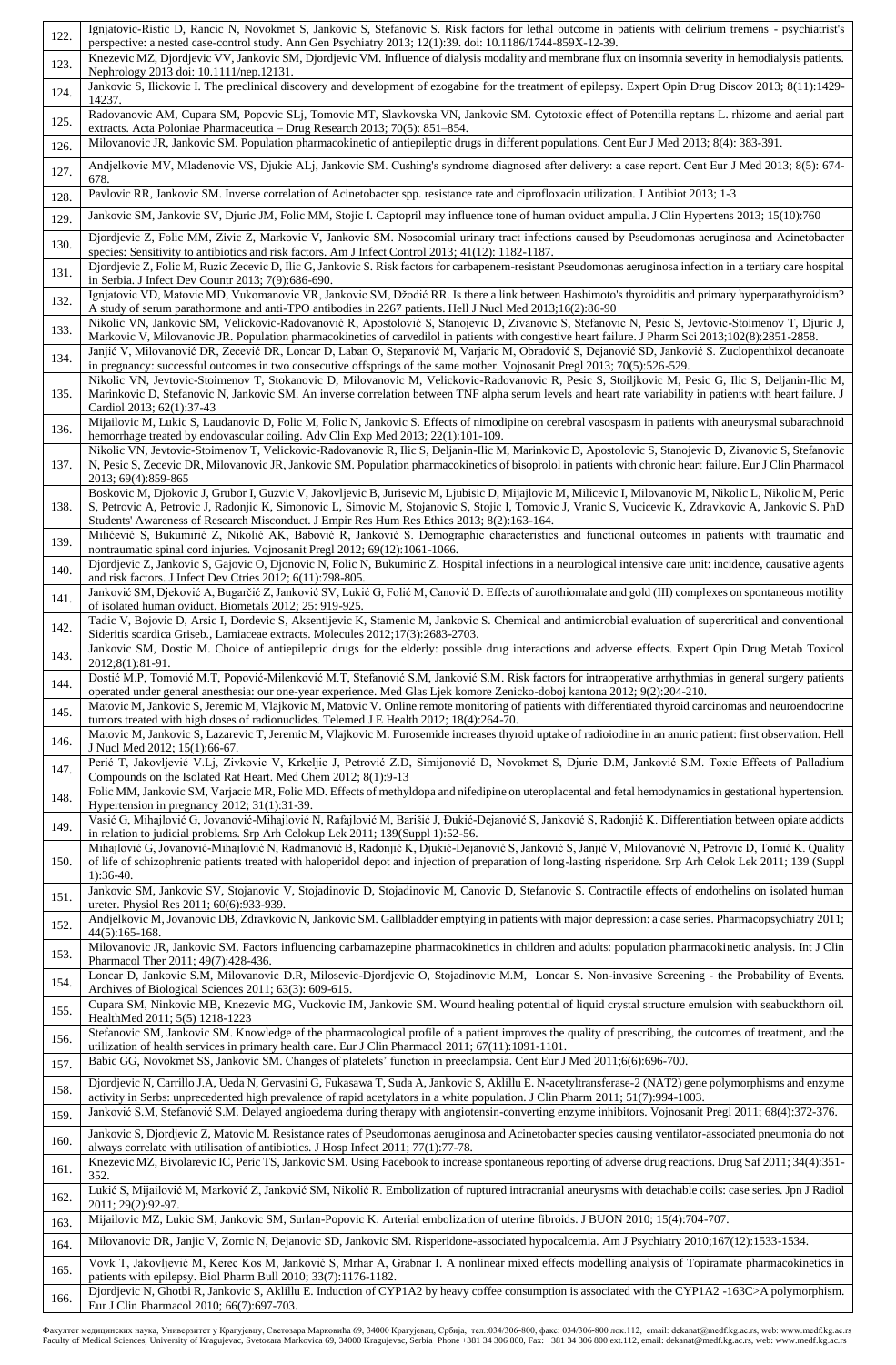| 167.                          | Manojlovic NT, Vasiljevic PJ, Juskovic M, Najman SJ, Jankovic SM, Milenkovic-Andjelkovic A. HPLC analysis and cytotoxic potential of extracts from<br>the lichen, Thamnolia vermicularis var. subuliformis. Journal of Medicinal Plants Research 2010; 4(9):817-823.                                                                                                                                                                |                                           |             |                                                                                                                                                                                                                                                                                           |  |  |
|-------------------------------|-------------------------------------------------------------------------------------------------------------------------------------------------------------------------------------------------------------------------------------------------------------------------------------------------------------------------------------------------------------------------------------------------------------------------------------|-------------------------------------------|-------------|-------------------------------------------------------------------------------------------------------------------------------------------------------------------------------------------------------------------------------------------------------------------------------------------|--|--|
| 168.                          | Janković S, Bojović D, Vukadinović D, Daglar E, Janković M, Laudanović D, Lukić V, Mišković V, Potpara Z, Projović I, Čokanović V, Petrović N, Folić                                                                                                                                                                                                                                                                                |                                           |             |                                                                                                                                                                                                                                                                                           |  |  |
| 169.                          | M, Savić V. Risk factors for recurrent vulvovaginal candidiasis. Vojnosanit Pregl 2010; 67(10):819-824.<br>Jankovic SM, Milovanovic JR and Jankovic S. Factors influencing valproate pharmacokinetics in children and adults. Inter J Clin Pharm Ther 2010; 48 (11):                                                                                                                                                                |                                           |             |                                                                                                                                                                                                                                                                                           |  |  |
| 170.                          | 767-775.<br>Mihajlović G, Djukić-Dejanović S, Jovanović-Mihajlović N, Janković S, Janjić V, Jovanović M, Petrović D, Borovcanin M, Radmanović B. Comparison of<br>safety between individualized and empiric dose regimen of amitriptyline in the treatment of major depressive episode. Psychiatr Danub 2010; 22(2):354-357.                                                                                                        |                                           |             |                                                                                                                                                                                                                                                                                           |  |  |
| 171.                          | Djordjevic N, Carrillo JA, Gervasini G, Jankovic S, Aklillu E. In vivo evaluation of CYP2A6 and xanthine oxidase enzyme activities in the Serbian population.                                                                                                                                                                                                                                                                       |                                           |             |                                                                                                                                                                                                                                                                                           |  |  |
| 172.                          | Eur J Clin Pharmacol 2010; 66(6):571-578.<br>Lončar D, Varjačić M, Novaković T, Milovanović D, Janković S. Correlation between serum biochemical markers and early amniocentesis in diagnosis of<br>congenital fetal anomalies. Bosnian Journal of Basic Medical Sciences 2010; 10(1):9-14.                                                                                                                                         |                                           |             |                                                                                                                                                                                                                                                                                           |  |  |
| 173.                          |                                                                                                                                                                                                                                                                                                                                                                                                                                     |                                           |             | Velickovic-Radovanovic R, Catic-Djordjevic A, Milovanovic JR, Djordjevic V, Paunovic G, Jankovic SM. Population pharmacokinetics of tacrolimus in                                                                                                                                         |  |  |
| 174.                          | kidney transplant patients. Int J Clin Pharmacol Ther 2010; 48(6):375-382.<br>Jankovic SM, Jankovic SV, Lukic G, Canovic D, Folic M. The contractile effects of endothelins on isolated isthmic segment of human oviduct at the luteal<br>phase of the menstrual cycle. Methods Find Exp Clin Pharmacol 2010; 32(2):91-95.                                                                                                          |                                           |             |                                                                                                                                                                                                                                                                                           |  |  |
| 175.                          | Novokmet S, Jakovljevic VLJ, Jankovic S, Davidovic G, Andjelkovic N, Milanovic Z, Djuric DM. Human platelets perfusion through isolated guinea pig<br>heart, the effects on coronary flow and oxidative stress markers. General Physiology and Biophysics 2009; 28: 98-104.                                                                                                                                                         |                                           |             |                                                                                                                                                                                                                                                                                           |  |  |
| 176.                          | Matovic DM, Jankovic MS, Jeremic M, Tasic Z, Vlajkovic M. Unexpected effect of furosemide on radioiodine urinary excretion in patients with differentiated<br>thyroid carcinomas treated with Iodine 131. Thyroid 2009; 19(8):843-848.                                                                                                                                                                                              |                                           |             |                                                                                                                                                                                                                                                                                           |  |  |
| 177.                          | Nucl Med 2009; 12(2):129-131.                                                                                                                                                                                                                                                                                                                                                                                                       |                                           |             | Matovic M, Jankovic S, Jeremic M, Novakovic M, Milosev M, Vlajkovic M. Effect of furosemide on radioiodine-131 retention in mice thyroid gland. Hell J                                                                                                                                    |  |  |
| 178.                          | 66(4): 271-276.                                                                                                                                                                                                                                                                                                                                                                                                                     |                                           |             | Biorac N, Jakovljevic M, Stefanovic D, Perovic S, Jankovic S. Procena troškova lečenja diabetes mellitus-a tip 2 u Republici Srbiji. Vojnosanit Pregl 2009;                                                                                                                               |  |  |
| 179.                          | 319-325.                                                                                                                                                                                                                                                                                                                                                                                                                            |                                           |             | Stojadinović MM, Mićić SR, Milovanović DR, Janković SM. Risk factors for treatment failure in renal suppurative infections. Int Urol Nephrol 2009; 41(2):                                                                                                                                 |  |  |
| 180.                          | Jankovic SM, Kostic M, Radosavljevic M, Tesic D, Stefanovic-Stoimenov N, Stevanovic I, Rakovic S, Aleksic J, Folic M, Aleksic A, Mihajlovic I, Biorac<br>N, Borlja J, Vuckovic R. Cost-effectivness of four immunomodulatory therapies for relapsing-remitting multiple sclerosis: a Markov model based on data<br>from a Balkan country in socio-economic transition. Vojnosanit Pregl 2009;66(7):556-562.                         |                                           |             |                                                                                                                                                                                                                                                                                           |  |  |
| 181.                          | Jankovic SM, Jankovic SV, Lukic G, Radonjic V, Cupara S. and Stefanovic S. Contractile effects of endothelins on isolated ampullar segment of human<br>oviduct in luteal phase of menstrual cycle. Pharmacol Res 2009; 59(1): 69-73.                                                                                                                                                                                                |                                           |             |                                                                                                                                                                                                                                                                                           |  |  |
| 182.                          |                                                                                                                                                                                                                                                                                                                                                                                                                                     |                                           |             | Cupara SM, Janković SM. Significance of herbal drugs legislation for their rational use. Vojnosanit Pregl. 2009; 66(1): 53-56.<br>Jankovic SM, Jankovic SV, Stojadinovic D, Stojadinovic M, Kostovic V, Novakovic M, Markovic V. Effects of exogenous glutamate and kainate on electric   |  |  |
| 183.                          | field-stimulated contractions of isolated human ureter. Urology 2009; 73(5): 1136-9.                                                                                                                                                                                                                                                                                                                                                |                                           |             | Zornić N, Radojević DJ, Janković S, Djurić D, Varjačić M, Simić VD, Milovanović DR. Monitoring of drug-associated electrolyte disturbances in a hospital.                                                                                                                                 |  |  |
| 184.                          | Pharmacoepidemiol Drug Saf 2009; 18(11):1026-1033.                                                                                                                                                                                                                                                                                                                                                                                  |                                           |             |                                                                                                                                                                                                                                                                                           |  |  |
| 185.<br>186.                  | Jankovic SM, Aleksic J, Rakovic S, Aleksic A, Stevanovic I, Stefanovic-Stoimenov N, Radosavljevic M, Kostic M, Tesic D, Petrovic B. Nonsteroidal<br>antiinflammatory drugs and risk of gastrointestinal bleeding among patients on hemodialysis. J Nephrol 2009; 22(4):502-507.<br>Masic I, Jankovic SM. Rare Use of National Languages in Europe for Communicating Scientific Information in Medicine. Stud Health Technol Inform. |                                           |             |                                                                                                                                                                                                                                                                                           |  |  |
| 187.                          | 2021;281:342-346.<br>Masic I, Jankovic SM. Inflated Co-authorship Introduces Bias to Current Scientometric Indices. Med Arch. 2021;75(4):248-255.                                                                                                                                                                                                                                                                                   |                                           |             |                                                                                                                                                                                                                                                                                           |  |  |
| 188.                          | Janković SM, Marković N, Luković T. Treating of focal epilepsy: a patent review. Pharm Pat Anal. 2021;10(3):165-173.                                                                                                                                                                                                                                                                                                                |                                           |             |                                                                                                                                                                                                                                                                                           |  |  |
| 189.                          | Janković SM, Dješević M, Janković SV. Experimental GABA A Receptor Agonists and Allosteric Modulators for the Treatment of Focal Epilepsy. J Exp<br>Pharmacol. 2021;13:235-244.                                                                                                                                                                                                                                                     |                                           |             |                                                                                                                                                                                                                                                                                           |  |  |
| 190.                          | Jankovic SM. Low Sensitivity and Specificity of Existing Bibliometric Indices Gives Unrealistic Picture of an Author's Contribution to Science. Acta Inform<br>Med. 2021;29(1):69-70.                                                                                                                                                                                                                                               |                                           |             |                                                                                                                                                                                                                                                                                           |  |  |
| 191.                          | Mikulić I, Likić R, Janković SM. Cost-Effectiveness of Zonisamide Versus Levetiracetam in Newly Diagnosed Focal Onset Epilepsy in Serbia. Value Health<br>Reg Issues. 2021;27:49-57.                                                                                                                                                                                                                                                |                                           |             |                                                                                                                                                                                                                                                                                           |  |  |
| 192.                          | Janković SM. Antiviral therapy of COVID-19. Scripta Medica. 2020;51(3):131-133.                                                                                                                                                                                                                                                                                                                                                     |                                           |             |                                                                                                                                                                                                                                                                                           |  |  |
| 193.                          | resistant Pseudomonas aeruginosa. Hospital Pharmacology. 2020;7(2):923-933.                                                                                                                                                                                                                                                                                                                                                         |                                           |             | Folić MM, Đorđević ZM, Milovanović DR, Ružić-Zečević DT, Rosić NV, Janković SM. Risk factors for healthcare-associated infections caused by cefepime-                                                                                                                                     |  |  |
| 194                           | Exp Clin Res. 2020;21(1):27-33.                                                                                                                                                                                                                                                                                                                                                                                                     |                                           |             | Milovanović JR, Dajić K, Stojković A, Tomić Lučić A, Janković SM, Matović S. Screening for anxiety disorders among schoolchildren with asthma. Ser J                                                                                                                                      |  |  |
| 195.                          | coronavirus disease (COVID-19). Med J (Krag). 2020;54(1):23-43.                                                                                                                                                                                                                                                                                                                                                                     |                                           |             | Milovanović DR, Janković SM, Ružić-Zečević D, Folić M, Rosić N, Jovanović D, Baskić D, Vojinović R, Mijailović Ž, Sazdanović P. Treatment of                                                                                                                                              |  |  |
| 196.                          | Databases: a Revisiting Issue or an Unsolved Problem. Med Arch. 2020;74(4):318-322.                                                                                                                                                                                                                                                                                                                                                 |                                           |             | Duc NM, Hiep DV, Thong PM, Zunic L, Zildzic M, Donev D, Jankovic SM, Hozo I, Masic I. Predatory Open Access Journals are Indexed in Reputable                                                                                                                                             |  |  |
| 197.                          | 93.                                                                                                                                                                                                                                                                                                                                                                                                                                 |                                           |             | Jankovic SM, Masic I. Methodological Errors in Clinical Studies Published by Medical Journals of Ex-Yugoslav Countries. Acta Inform Med. 2020;28(2):84-                                                                                                                                   |  |  |
| 198.                          | 2020;272:229-232.                                                                                                                                                                                                                                                                                                                                                                                                                   |                                           |             | Masic I, Jankovic SM. Meta-Analysing Methodological Quality of Published Research: Importance and Effectiveness. Stud Health Technol Inform.                                                                                                                                              |  |  |
| 199.                          | Inform Med. 2020;28(1):4-11.                                                                                                                                                                                                                                                                                                                                                                                                        |                                           |             | Jankovic SM, Masic I. Evaluation of Preclinical and Clinical Studies Published in Medical Journals of Bosnia and Herzegovina: Methodology Issues. Acta                                                                                                                                    |  |  |
| 200.                          | Masic I, Jankovic SM. Comparative Analysis of Web of Science and Pubmed Indexed Medical Journals Published in Former Yugoslav Countries. Med Arch.<br>2020;74(4):252-264.                                                                                                                                                                                                                                                           |                                           |             |                                                                                                                                                                                                                                                                                           |  |  |
| 201.                          | Catic T, Kapo B, Pintol Z, Skopljak A, Cengic A, Gojak R, Gazibera B, Zelihic V, Becirovic M, Setic-Avdagic I, Jankovic SM. An Instrument for Rating<br>Quality of Life Related to Sore Throat in Patients Suffering from Acute Pharyngitis or Tonsillitis. Mater Sociomed. 2018;30(1):43-48.                                                                                                                                       |                                           |             |                                                                                                                                                                                                                                                                                           |  |  |
| 202.                          | Technol Inform. 2019;262:105-109.                                                                                                                                                                                                                                                                                                                                                                                                   |                                           |             | Masic I, Jankovic SM, Begic E. PhD Students and the Most Frequent Mistakes during Data Interpretation by Statistical Analysis Software. Stud Health                                                                                                                                       |  |  |
| 203.                          |                                                                                                                                                                                                                                                                                                                                                                                                                                     |                                           |             | Šukalo A, Merdžanović E, Alic A, Vrabac-Mujčinagić M, Alibašić E, Janković SM. Screening general practice patients for migraine without aura: construction<br>and validation of the Balkan Migraine Screening Questionnaire (BMSQ). Med Glas (Zenica). 2019;16(2). doi: 10.17392/1021-19. |  |  |
| 204.                          | 2019;73(5):298-302.                                                                                                                                                                                                                                                                                                                                                                                                                 |                                           |             | Jankovic SM, Kapo B, Sukalo A, Masic I. Evaluation of Published Preclinical Experimental Studies in Medicine: Methodology Issues. Med Arch.                                                                                                                                               |  |  |
| 205.                          |                                                                                                                                                                                                                                                                                                                                                                                                                                     |                                           |             | Rasic A, Kapo B, Avdicevic A, Mekic-Abazovic A, Jankovic SM, Lokvancic A. Efficacy and Safety of Lysozyme, Cetylpyridinium and Lidocaine Fixed<br>Combination for Treatment of Chemotherapy- and Radiotherapy-Induced Oral Mucositis: a Pilot Study. Mater Sociomed. 2019;31(3):166-171.  |  |  |
| 206.                          | Derg. 2019;30(1):71-72.                                                                                                                                                                                                                                                                                                                                                                                                             |                                           |             | Petrovic A, Jankovic S. [Letter to the Editor: Whether Lack of Correlation Between Dose of Antipsychotics and Effect Is Truly Nonexistent?]. Turk Psikiyatri                                                                                                                              |  |  |
|                               | Збирни подаци научне, односно уметничке и стручне активности наставника                                                                                                                                                                                                                                                                                                                                                             |                                           |             |                                                                                                                                                                                                                                                                                           |  |  |
|                               | Укупан број цитата                                                                                                                                                                                                                                                                                                                                                                                                                  | Science Citation Index,<br>Web of Science |             |                                                                                                                                                                                                                                                                                           |  |  |
|                               |                                                                                                                                                                                                                                                                                                                                                                                                                                     | Scopus                                    |             |                                                                                                                                                                                                                                                                                           |  |  |
|                               | Укупан број радова са SCI или<br>(SSCI) у последњих 10 година                                                                                                                                                                                                                                                                                                                                                                       | 148                                       |             |                                                                                                                                                                                                                                                                                           |  |  |
| Тренутно учешће на пројектима |                                                                                                                                                                                                                                                                                                                                                                                                                                     | 15                                        | Домаћи      | 13                                                                                                                                                                                                                                                                                        |  |  |
|                               |                                                                                                                                                                                                                                                                                                                                                                                                                                     |                                           | Међународни | $\overline{2}$                                                                                                                                                                                                                                                                            |  |  |